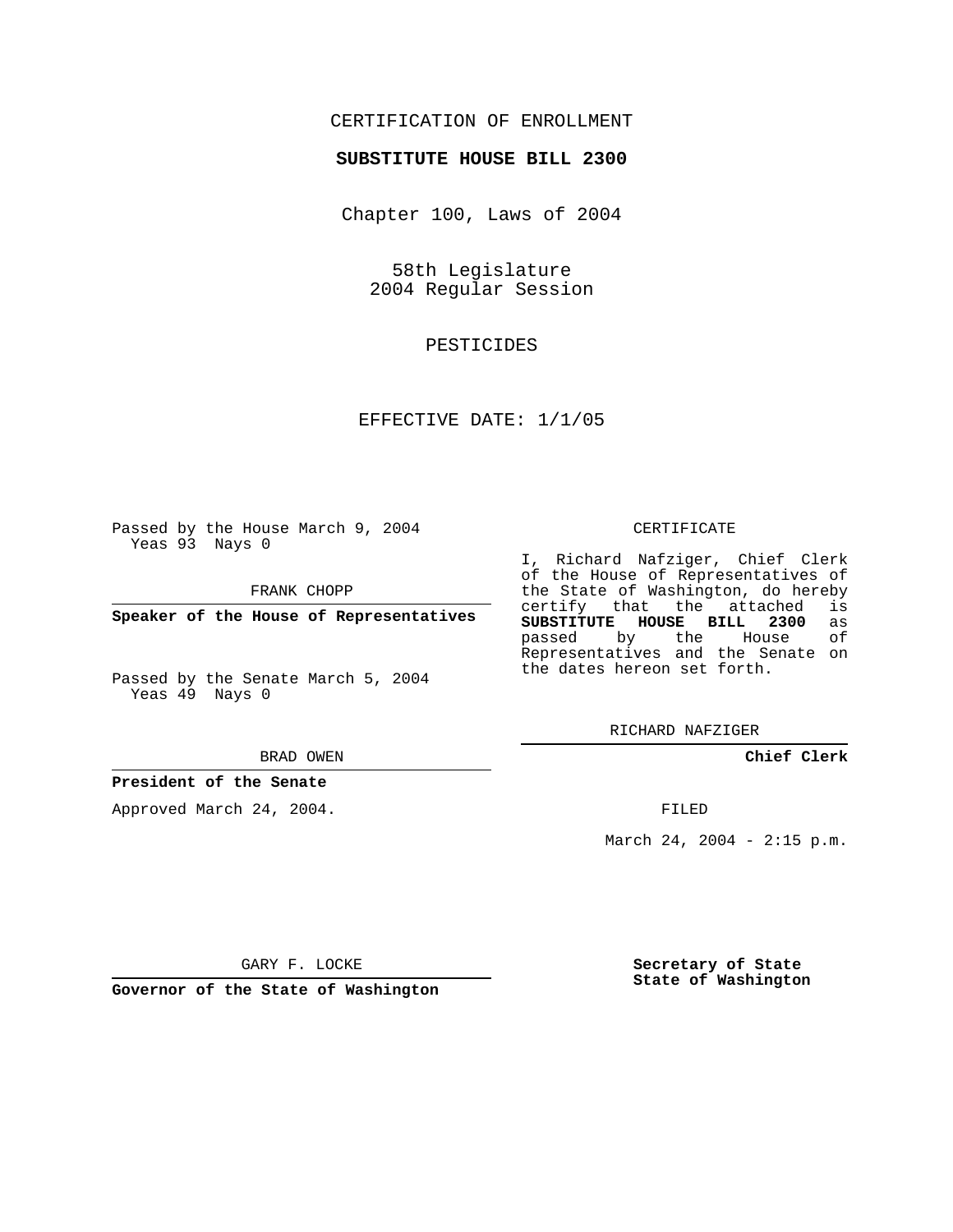# **SUBSTITUTE HOUSE BILL 2300** \_\_\_\_\_\_\_\_\_\_\_\_\_\_\_\_\_\_\_\_\_\_\_\_\_\_\_\_\_\_\_\_\_\_\_\_\_\_\_\_\_\_\_\_\_

\_\_\_\_\_\_\_\_\_\_\_\_\_\_\_\_\_\_\_\_\_\_\_\_\_\_\_\_\_\_\_\_\_\_\_\_\_\_\_\_\_\_\_\_\_

## AS AMENDED BY THE SENATE

Passed Legislature - 2004 Regular Session

## **State of Washington 58th Legislature 2004 Regular Session**

**By** House Committee on Agriculture & Natural Resources (originally sponsored by Representatives Linville, Schoesler and McMorris; by request of Department of Agriculture)

READ FIRST TIME 01/22/04.

 AN ACT Relating to applying pesticides; amending RCW 17.21.020, 17.21.126, 17.21.128, 17.21.132, 17.21.140, and 15.58.030; and providing an effective date.

BE IT ENACTED BY THE LEGISLATURE OF THE STATE OF WASHINGTON:

 **Sec. 1.** RCW 17.21.020 and 2002 c 122 s 2 are each amended to read as follows:

 Unless the context clearly requires otherwise, the definitions in this section apply throughout this chapter.

 (1) "Agricultural commodity" means any plant or part of a plant, or animal, or animal product, produced by a person (including farmers, ranchers, vineyardists, plant propagators, Christmas tree growers, aquaculturists, floriculturists, orchardists, foresters, or other comparable persons) primarily for sale, consumption, propagation, or other use by people or animals.

 (2) "Agricultural land" means land on which an agricultural commodity is produced or land that is in a government-recognized conservation reserve program. This definition does not apply to private gardens where agricultural commodities are produced for personal consumption.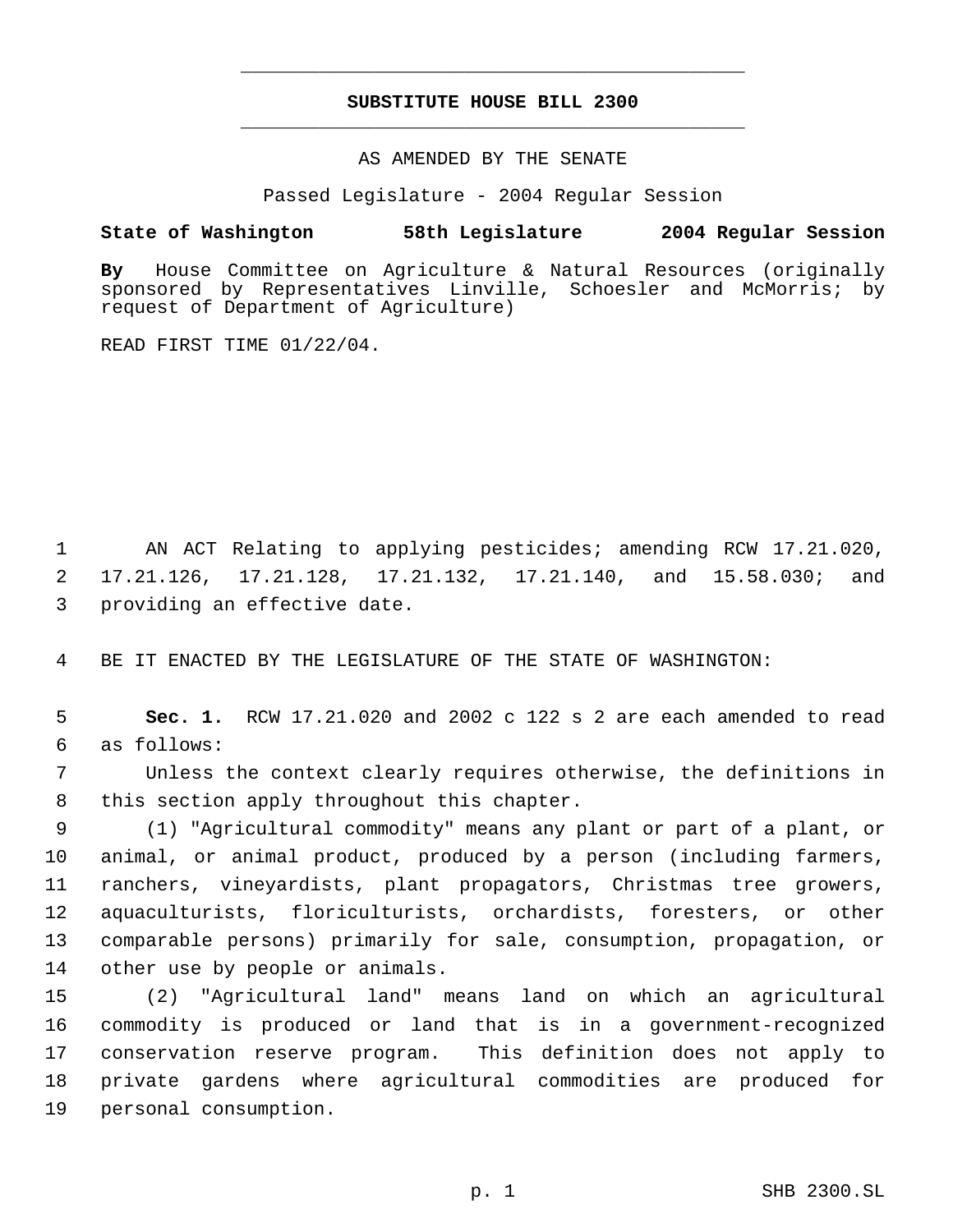(3) "Antimicrobial pesticide" means a pesticide that is used for the control of microbial pests, including but not limited to viruses, bacteria, algae, and protozoa, and is intended for use as a disinfectant or sanitizer.

 (4) "Apparatus" means any type of ground, water, or aerial equipment, device, or contrivance using motorized, mechanical, or pressurized power and used to apply any pesticide on land and anything that may be growing, habitating, or stored on or in such land, but shall not include any pressurized handsized household device used to apply any pesticide, or any equipment, device, or contrivance of which the person who is applying the pesticide is the source of power or energy in making such pesticide application, or any other small equipment, device, or contrivance that is transported in a piece of equipment licensed under this chapter as an apparatus.

 (5) "Arthropod" means any invertebrate animal that belongs to the phylum arthropoda, which in addition to insects, includes allied 17 classes whose members are wingless and usually have more than six legs; for example, spiders, mites, ticks, centipedes, and isopod crustaceans.

 (6) "Certified applicator" means any individual who is licensed as a commercial pesticide applicator, commercial pesticide operator, public operator, private-commercial applicator, demonstration and 22 research applicator, ((or certified)) private applicator, *limited* 23 private applicator, rancher private applicator, or any other individual who is certified by the director to use or supervise the use of any pesticide which is classified by the EPA or the director as a restricted use pesticide.

 (7) "Commercial pesticide applicator" means any person who engages in the business of applying pesticides to the land of another.

 (8) "Commercial pesticide operator" means any employee of a commercial pesticide applicator who uses or supervises the use of any pesticide and who is required to be licensed under provisions of this chapter.

 (9) "Defoliant" means any substance or mixture of substances intended to cause the leaves or foliage to drop from a plant with or without causing abscission.

 (10) "Department" means the Washington state department of agriculture.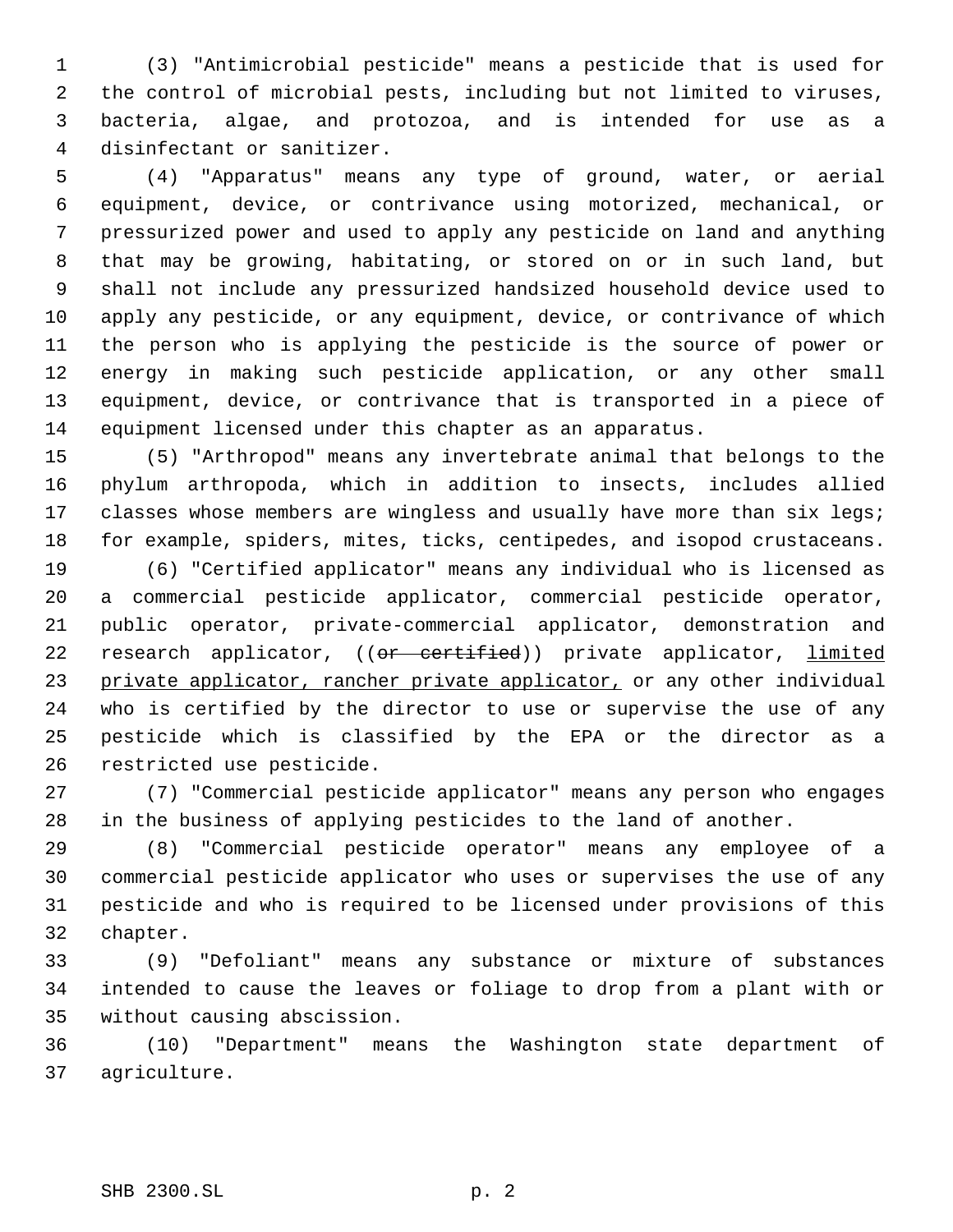(11) "Desiccant" means any substance or mixture of substances intended to artificially accelerate the drying of plant tissues.

 (12) "Device" means any instrument or contrivance intended to trap, destroy, control, repel, or mitigate pests, but not including equipment used for the application of pesticides when sold separately from the pesticides.

 (13) "Direct supervision" by certified private applicators shall mean that the designated restricted use pesticide shall be applied for purposes of producing any agricultural commodity on land owned or rented by the applicator or the applicator's employer, by a competent person acting under the instructions and control of a certified private applicator who is available if and when needed, even though such certified private applicator is not physically present at the time and place the pesticide is applied. The certified private applicator shall have direct management responsibility and familiarity of the pesticide, manner of application, pest, and land to which the pesticide is being applied. Direct supervision by all other certified applicators means direct on-the-job supervision and shall require that the certified applicator be physically present at the application site and that the person making the application be in voice and visual contact with the certified applicator at all times during the application. However, direct supervision for forest application does not require constant voice and visual contact when general use pesticides are applied using nonapparatus type equipment, the certified applicator is physically present and readily available in the immediate application area, and the certified applicator directly observes pesticide mixing and batching. Direct supervision of an aerial apparatus means the pilot of the aircraft must be appropriately certified.

 (14) "Director" means the director of the department or a duly authorized representative.

 (15) "Engage in business" means any application of pesticides by any person upon lands or crops of another.

(16) "EPA" means the United States environmental protection agency.

 (17) "EPA restricted use pesticide" means any pesticide classified for restricted use by the administrator, EPA.

 (18) "FIFRA" means the federal insecticide, fungicide and rodenticide act as amended (61 Stat. 163, 7 U.S.C. Sec. 136 et seq.).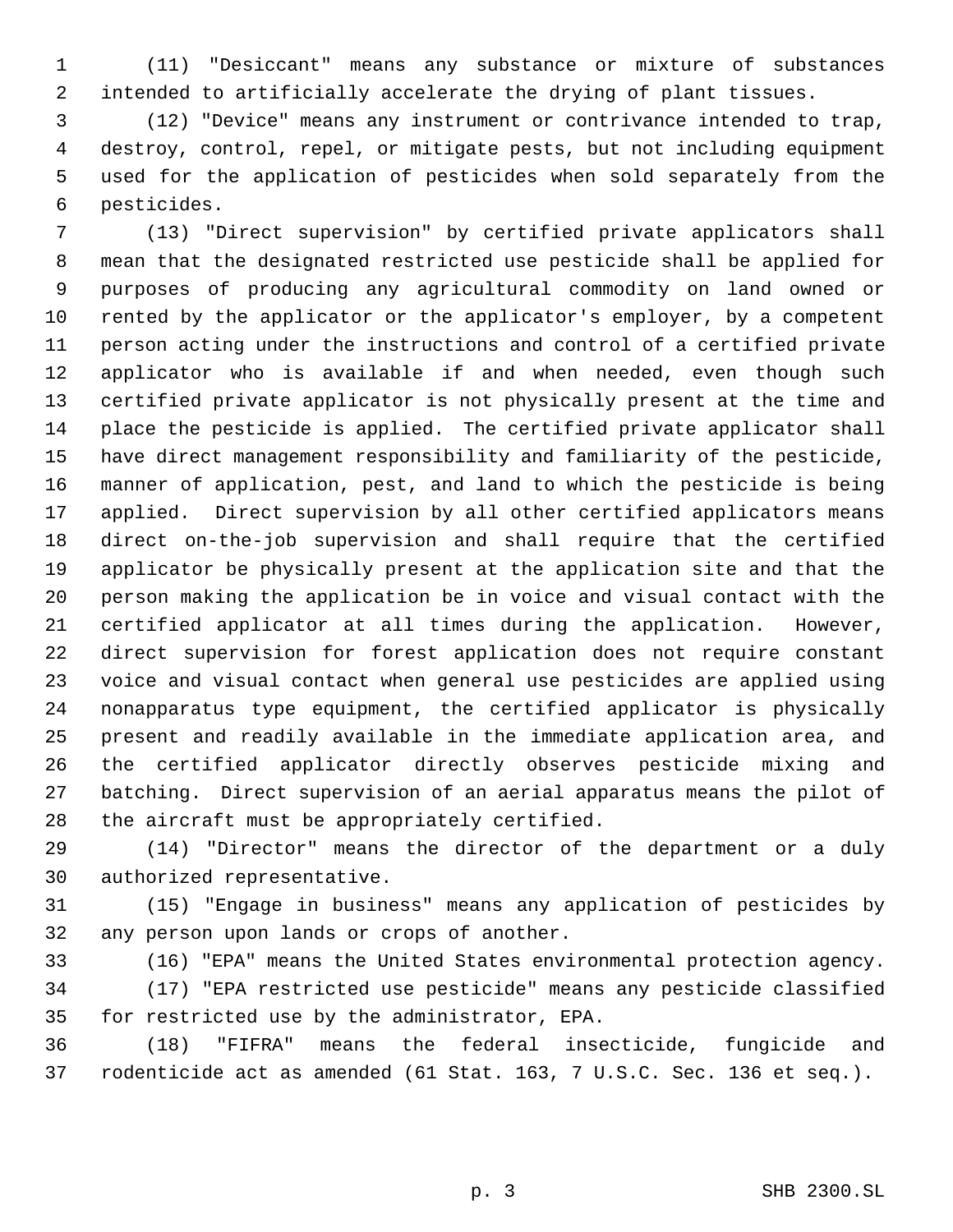(19) "Forest application" means the application of pesticides to agricultural land used to grow trees for the commercial production of wood or wood fiber for products such as dimensional lumber, shakes, plywood, poles, posts, pilings, particle board, hardboard, oriented strand board, pulp, paper, cardboard, or other similar products.

 (20) "Fumigant" means any pesticide product or combination of products that is a vapor or gas or forms a vapor or gas on application and whose method of pesticidal action is through the gaseous state.

 (21) "Fungi" means all nonchlorophyll-bearing thallophytes (all nonchlorophyll-bearing plants of lower order than mosses and liverworts); for example, rusts, smuts, mildews, molds, and yeasts, except those on or in a living person or other animals.

 (22) "Fungicide" means any substance or mixture of substances intended to prevent, destroy, repel, or mitigate any fungi.

 (23) "Herbicide" means any substance or mixture of substances intended to prevent, destroy, repel, or mitigate any weed or other higher plant.

 (24) "Immediate service call" means a landscape application to satisfy an emergency customer request for service, or a treatment to control a pest to landscape plants.

 (25) "Insect" means any small invertebrate animal, in any life stage, whose adult form is segmented and which generally belongs to the class insecta, comprised of six-legged, usually winged forms, as, for example, beetles, bugs, bees, and flies. The term insect shall also apply to other allied classes of arthropods whose members are wingless and usually have more than six legs, for example, spiders, mites, ticks, centipedes, and isopod crustaceans.

 (26) "Insecticide" means any substance or mixture of substances intended to prevent, destroy, repel, or mitigate any insect.

 (27) "Land" means all land and water areas, including airspace and all plants, animals, structures, buildings, devices, and contrivances, appurtenant to or situated on, fixed or mobile, including any used for transportation.

 (28) "Landscape application" means an application of any EPA registered pesticide to any exterior landscape area around residential property, commercial properties such as apartments or shopping centers, parks, golf courses, schools including nursery schools and licensed day cares, or cemeteries or similar areas. This definition shall not apply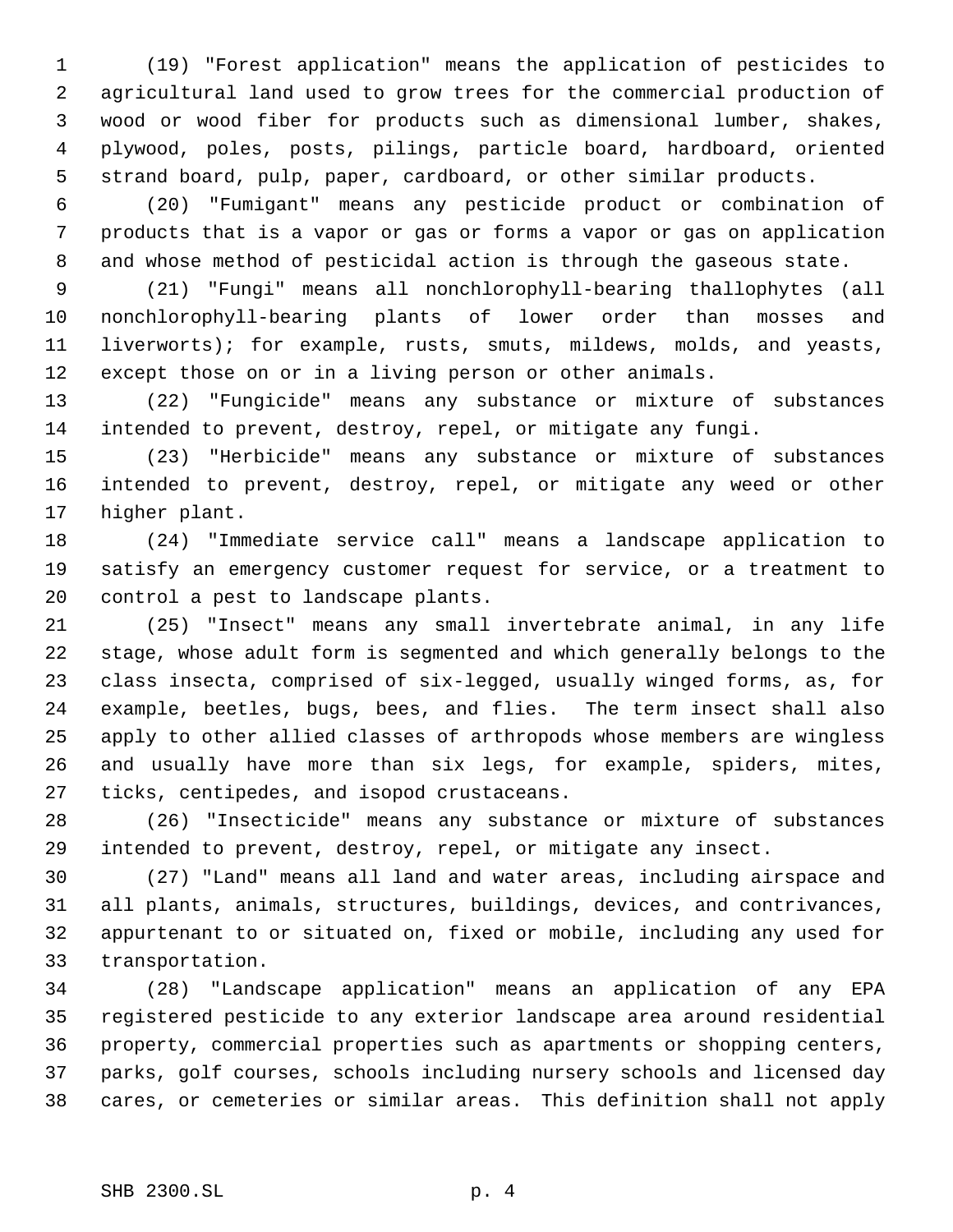1 to: (a) Applications made by ((certified)) private applicators, limited private applicators, or rancher private applicators; (b) mosquito abatement, gypsy moth eradication, or similar wide-area pest control programs sponsored by governmental entities; and (c) commercial pesticide applicators making structural applications.

 (29) "Limited private applicator" means a certified applicator who uses or is in direct supervision, as defined for private applicators in this section, of the use of any herbicide classified by the EPA or the 9 director as a restricted use pesticide, for the sole purpose of controlling weeds on nonproduction agricultural land owned or rented by 11 the applicator or the applicator's employer. Limited private applicators may also use restricted use pesticides on timber areas, 13 excluding aquatic sites, to control weeds designated for mandatory control under chapters 17.04, 17.06, and 17.10 RCW and state and local 15 regulations adopted under chapters 17.04, 17.06, and 17.10 RCW. A limited private applicator may apply restricted use herbicides to the 17 types of land described in this subsection of another person if applied without compensation other than trading of personal services between the applicator and the other person. This license is only valid when making applications in counties of Washington located east of the crest of the Cascade mountains.

 (30) "Limited production agricultural land" means land used to grow 23 hay and grain crops that are consumed by the livestock on the farm where produced. No more than ten percent of the hay and grain crops grown on limited production agricultural land may be sold each crop year. Limited production agricultural land does not include aquatic sites.

 (31) "Nematocide" means any substance or mixture of substances intended to prevent, destroy, repel, or mitigate nematodes.

30 (( $\left(\frac{30}{130}\right)$ ) (32) "Nematode" means any invertebrate animal of the phylum nemathelminthes and class nematoda, that is, unsegmented round worms with elongated, fusiform, or saclike bodies covered with cuticle, and inhabiting soil, water, plants or plant parts. Nematodes may also be called nemas or eelworms.

35 (( $(31)$ ) (33) "Nonproduction agricultural land" means pastures, rangeland, fencerows, and areas around farm buildings but not aquatic sites.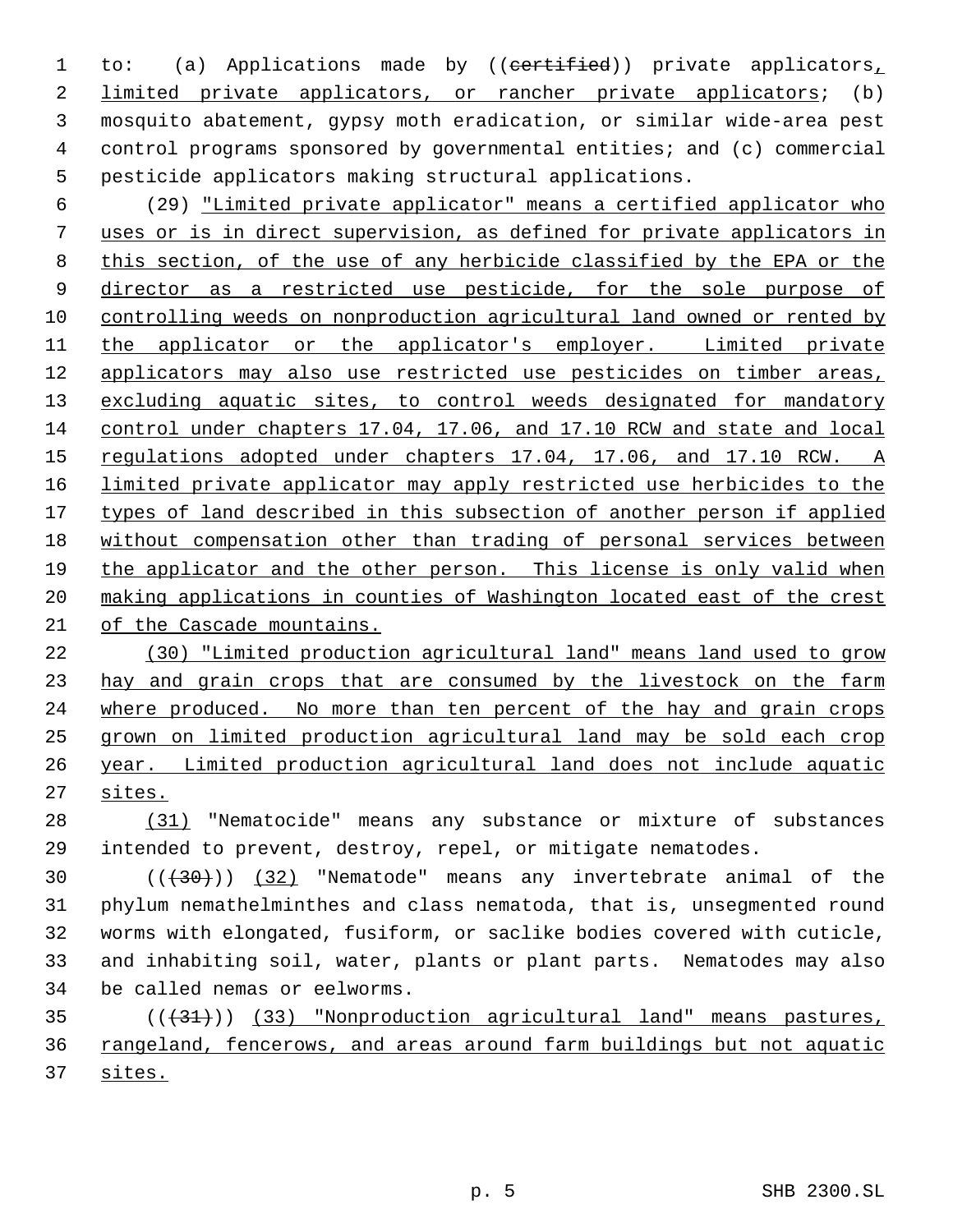(34) "Person" means any individual, partnership, association, corporation, or organized group of persons whether or not incorporated.  $(1,32)$  ( $(35)$  "Pest" means, but is not limited to, any insect, rodent, nematode, snail, slug, weed, and any form of plant or animal life or virus, except virus, bacteria, or other microorganisms on or in a living person or other animal or in or on processed food or beverages or pharmaceuticals, which is normally considered to be a pest, or which the director may declare to be a pest.

9  $((+33))$   $(36)$  "Pesticide" means, but is not limited to:

 (a) Any substance or mixture of substances intended to prevent, destroy, control, repel, or mitigate any pest;

 (b) Any substance or mixture of substances intended to be used as 13 a plant regulator, defoliant or desiccant; and

14 (c) Any spray adjuvant((, such as a wetting agent, spreading agent, deposit builder, adhesive, emulsifying agent, deflocculating agent, 16 water modifier, or similar agent with or without toxic properties of its own intended to be used with any pesticide as an aid to the 18 application or effect thereof, and sold in a package or container 19 separate from that of the pesticide with which it is to be used)) as defined in RCW 15.58.030.

21  $((+34))$   $(37)$  "Pesticide advisory board" means the pesticide advisory board as provided for in this chapter.

 $((+35))$   $(38)$  "Plant regulator" means any substance or mixture of substances intended through physiological action, to accelerate or retard the rate of growth or maturation, or to otherwise alter the behavior of ornamental or crop plants or their produce, but shall not include substances insofar as they are intended to be used as plant nutrients, trace elements, nutritional chemicals, plant inoculants, or soil amendments.

 $((+36))$   $(39)$  "Private applicator" means a certified applicator who uses or is in direct supervision of the use of any pesticide classified by the EPA or the director as a restricted use pesticide, for the purposes of producing any agricultural commodity and for any associated noncrop application on land owned or rented by the applicator or the applicator's employer or if applied without compensation other than trading of personal services between producers of agricultural commodities on the land of another person.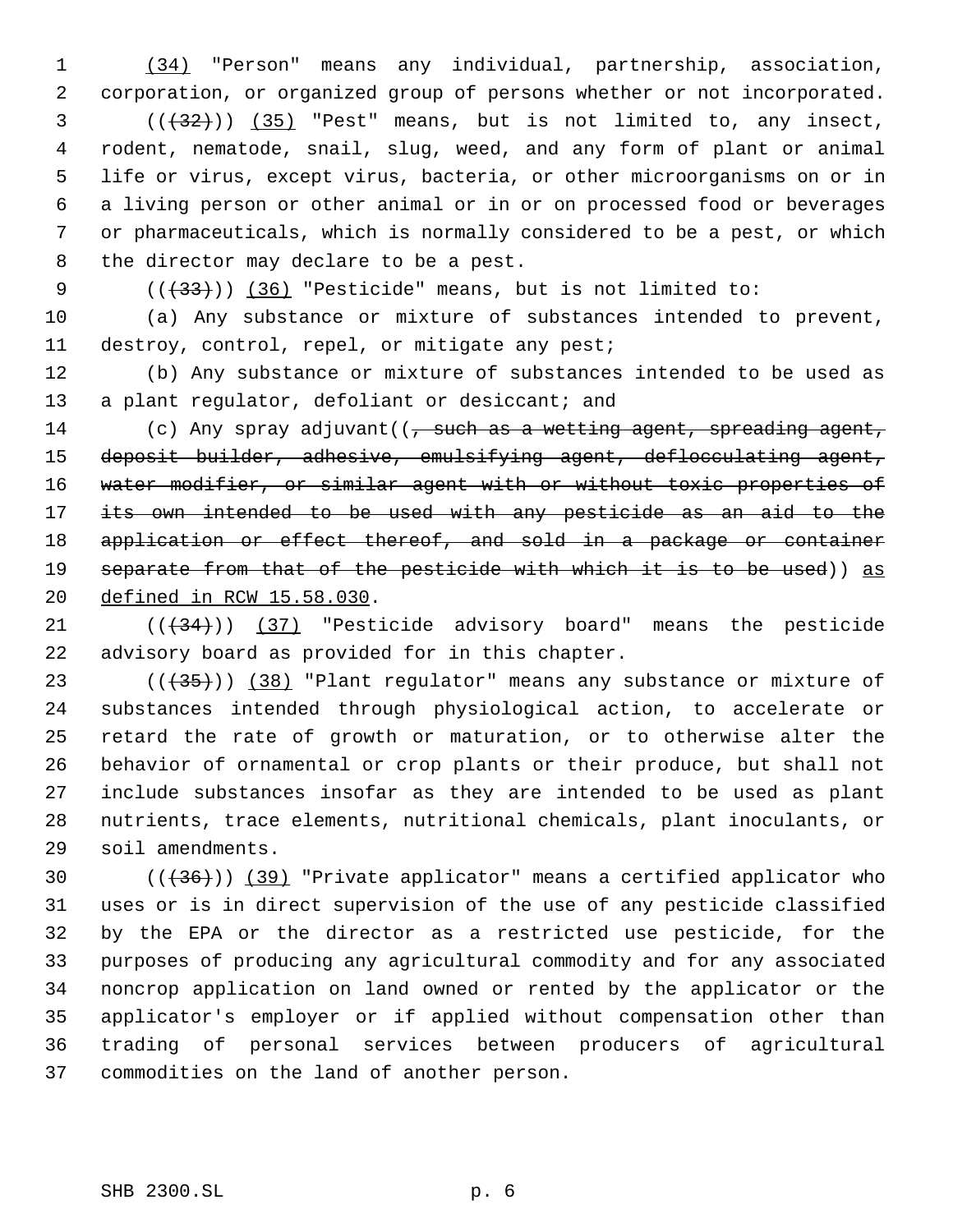1 (( $\left(\frac{37}{1}\right)$ ) (40) "Private-commercial applicator" means a certified applicator who uses or supervises the use of any pesticide classified by the EPA or the director as a restricted use pesticide for purposes other than the production of any agricultural commodity on lands owned or rented by the applicator or the applicator's employer.

 (((38))) (41) "Rancher private applicator" means a certified applicator who uses or is in direct supervision, as defined for private applicators in this section, of the use of any herbicide or any 9 rodenticide classified by the EPA or the director as a restricted use pesticide for the purpose of controlling weeds and pest animals on nonproduction agricultural land and limited production agricultural 12 land owned or rented by the applicator or the applicator's employer. 13 Rancher private applicators may also use restricted use pesticides on timber areas, excluding aquatic sites, to control weeds designated for 15 mandatory control under chapters 17.04, 17.06, and 17.10 RCW and state 16 and local regulations adopted under chapters 17.04, 17.06, and 17.10 17 RCW. A rancher private applicator may apply restricted use herbicides 18 and rodenticides to the types of land described in this subsection of another person if applied without compensation other than trading of 20 personal services between the applicator and the other person. This license is only valid when making applications in counties of Washington located east of the crest of the Cascade mountains.

 (42) "Residential property" includes property less than one acre in size zoned as residential by a city, town, or county, but does not include property zoned as agricultural or agricultural homesites.

26 (( $\left(\frac{439}{1}\right)$ ) (43) "Restricted use pesticide" means any pesticide or device which, when used as directed or in accordance with a widespread and commonly recognized practice, the director determines, subsequent to a hearing, requires additional restrictions for that use to prevent unreasonable adverse effects on the environment including people, lands, beneficial insects, animals, crops, and wildlife, other than pests.

33 (((40))) (44) "Rodenticide" means any substance or mixture of substances intended to prevent, destroy, repel, or mitigate rodents, or any other vertebrate animal which the director may declare by rule to be a pest.

37 (( $(41)$ )) (45) "School facility" means any facility used for licensed day care center purposes or for the purposes of a public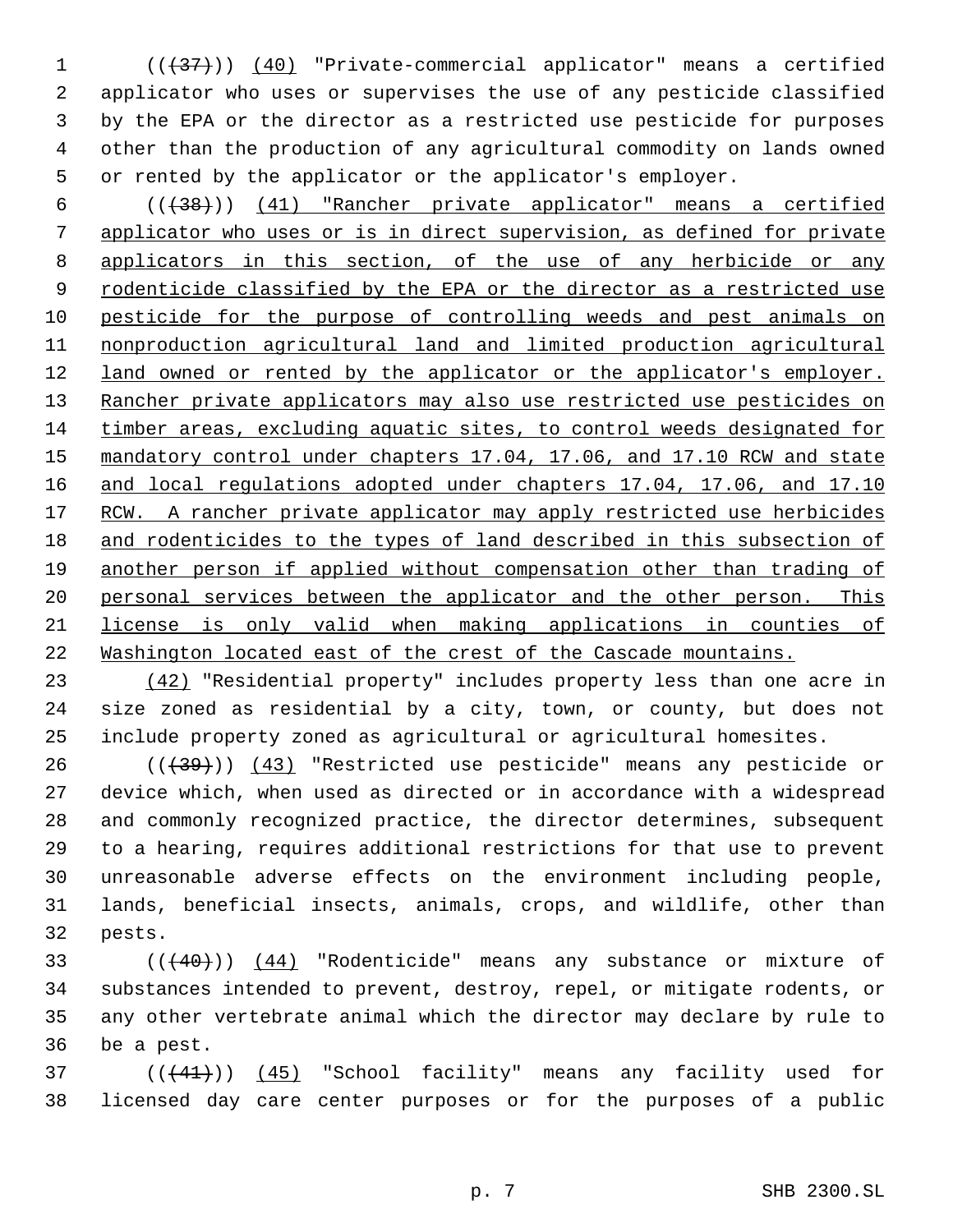kindergarten or public elementary or secondary school. School facility includes the buildings or structures, playgrounds, landscape areas, athletic fields, school vehicles, or any other area of school property. 4 (( $(42)$ )) (46) "Snails or slugs" include all harmful mollusks.

 $((+43))$   $(47)$  "Unreasonable adverse effects on the environment" means any unreasonable risk to people or the environment taking into account the economic, social, and environmental costs and benefits of the use of any pesticide, or as otherwise determined by the director.

 $((44)$ )  $(48)$  "Weed" means any plant which grows where it is not wanted.

 **Sec. 2.** RCW 17.21.126 and 1997 c 242 s 14 are each amended to read as follows:

13 It ((shall be)) is unlawful for any person to act as a private 14 ((pesticide)) applicator, limited private applicator, or rancher 15 private applicator without first complying with requirements determined by the director as necessary to prevent unreasonable adverse effects on the environment, including injury to the pesticide applicator or other persons, for each specific pesticide use.

 (1) Certification standards to determine the individual's competency with respect to the use and handling of the pesticide or 21 class of pesticides for which the private ((pesticide)) applicator, 22 limited private applicator, or rancher private applicator is certified shall be relative to hazards of the particular type of application, class of pesticides, or handling procedure. In determining these standards the director shall take into consideration standards of the EPA and is authorized to adopt these standards by rule.

 (2) ((Application for a private pesticide applicator license shall 28 be accompanied by a fee of twenty-five dollars)) Application for a 29 private applicator or a limited private applicator license, or the 30 renewal of such licenses under RCW 17.21.132(4), shall be accompanied 31 by a fee of twenty-five dollars. Application for a rancher private applicator license, or renewal of such license under RCW 17.21.132(4), 33 shall be accompanied by a fee of seventy-five dollars. Individuals with a valid certified applicator license, pest control consultant license, or dealer manager license who qualify in the appropriate statewide or agricultural license categories are exempt from the 37 private applicator, limited private applicator, or rancher private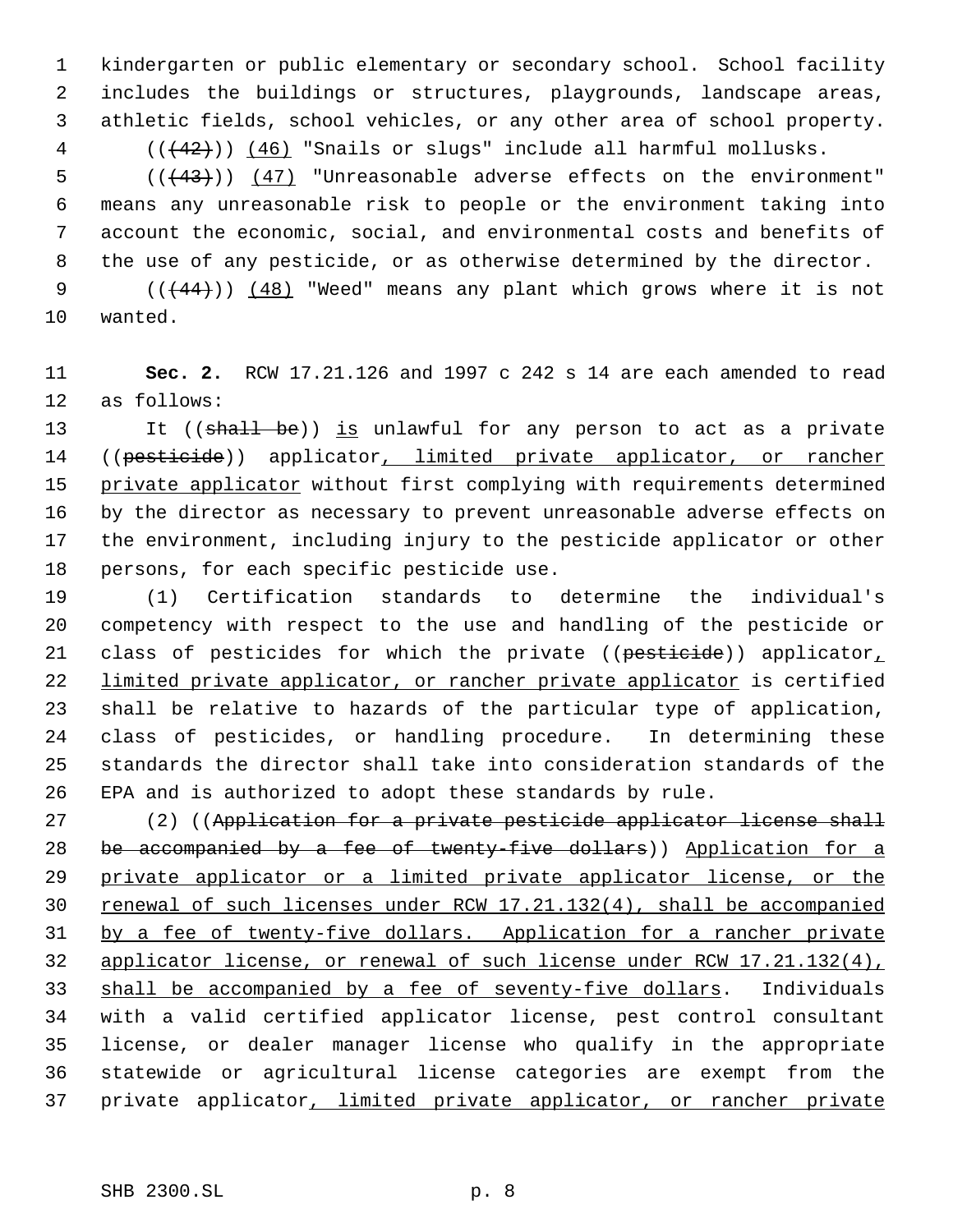1 applicator fee requirements. However, licensed public pesticide operators, otherwise exempted from the public pesticide operator 3 license fee requirement, are not also exempted from the ((private 4 pesticide applicator)) fee requirements under this subsection.

 **Sec. 3.** RCW 17.21.128 and 1994 c 283 s 13 are each amended to read as follows:

 (1) The director may renew any certification or license issued under authority of this chapter subject to the recertification standards identified in subsection (2) of this section or an examination requiring new knowledge that may be required to apply pesticides.

 (2) Except as provided in subsection (3) of this section, all individuals licensed under this chapter shall meet the recertification standards identified in (a) or (b) of this subsection, every five years, in order to qualify for continuing licensure.

 (a) Licensed pesticide applicators may qualify for continued licensure through accumulation of recertification credits.

18 (i) Private ((pesticide)) applicators shall accumulate a minimum of twenty department-approved credits every five years with no more than eight credits allowed per year;

 (ii) Limited private applicators shall accumulate a minimum of 22 eight department-approved credits every five years. All credits must 23 be applicable to the control of weeds with at least one-half of the credits directly related to weed control and the remaining credits in 25 topic areas indirectly related to weed control, such as the safe and legal use of pesticides;

 (iii) Rancher private applicators shall accumulate a minimum of twelve department-approved credits every five years;

29 (iv) All other license types established under this chapter shall accumulate a minimum of forty department-approved credits every five years with no more than fifteen credits allowed per year.

 (b) Certified pesticide applicators may qualify for continued licensure through meeting the examination requirements necessary to become licensed in those areas in which the licensee operates.

 (3) At the termination of a licensee's five-year recertification period, the director may waive the requirements identified in subsection (2) of this section if the licensee can demonstrate that he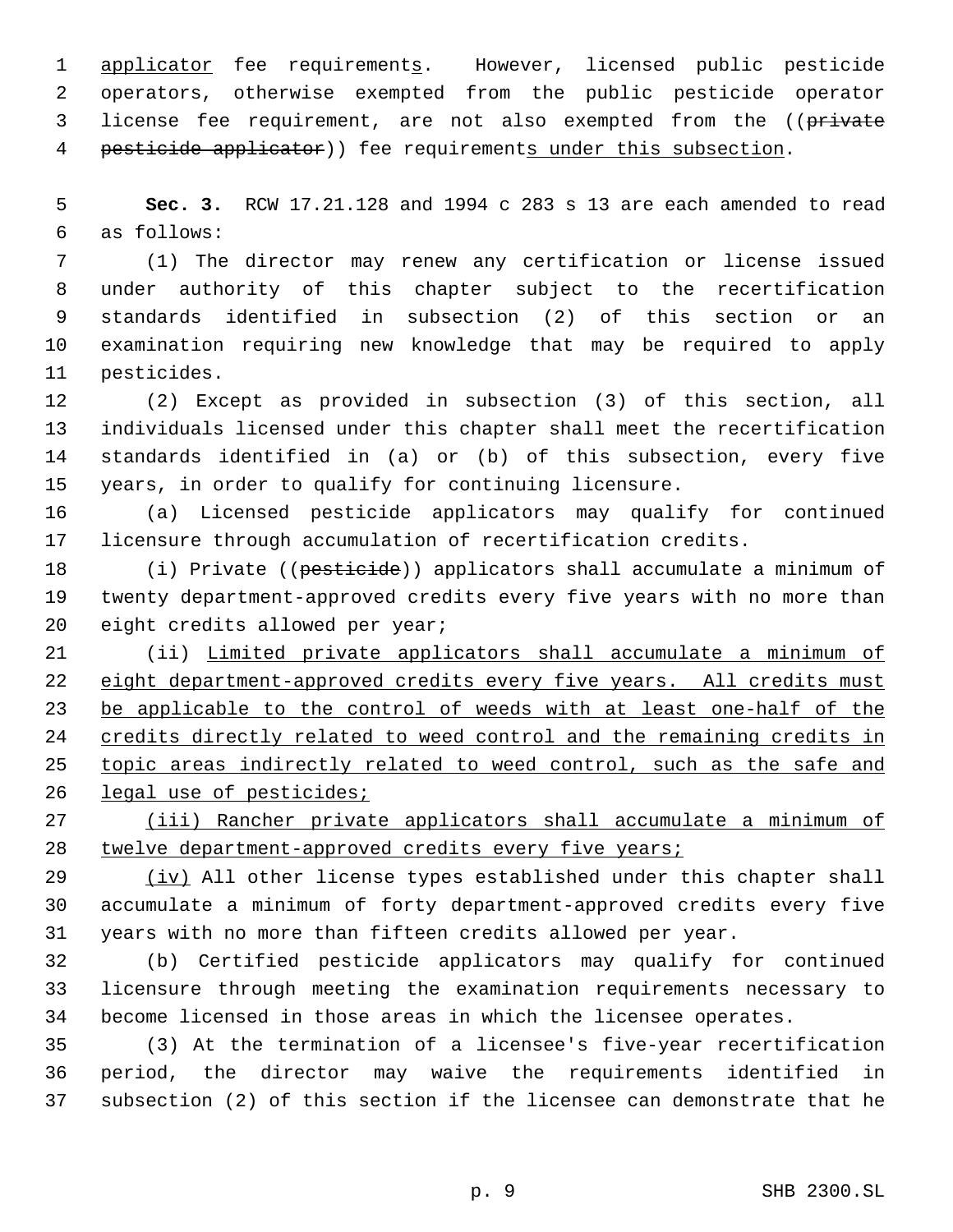or she is meeting comparable recertification standards through another state or jurisdiction or through a federal environmental protection agency approved government agency plan.

 **Sec. 4.** RCW 17.21.132 and 1997 c 242 s 16 are each amended to read as follows:

 Any person applying for a license or certification authorized under the provisions of this chapter shall file an application on a form prescribed by the director.

 (1) The application shall state the license or certification and the classification(s) for which the applicant is applying and the method in which the pesticides are to be applied.

12 (2) For all classes of licenses except private applicator, limited 13 private applicator, and rancher private applicator, all applicants shall be at least eighteen years of age on the date that the 15 application is made. Applicants for a private ((pesticide)) 16 applicator, limited private applicator, or rancher private applicator license shall be at least sixteen years of age on the date that the application is made.

 (3) Application for a license to apply pesticides shall be accompanied by the required fee. No license may be issued until the required fee has been received by the department.

 (4) Each classification of license issued under this chapter 23 ((shall)) except the limited private applicator and the rancher private 24 applicator expires annually on a date set by rule by the director. 25 Limited and rancher private applicator licenses expire on the fifth December 31st after issuance. Renewal applications shall be filed on or before the applicable expiration date.

 **Sec. 5.** RCW 17.21.140 and 1991 c 109 s 36 are each amended to read as follows:

 (1) If the application for renewal of any license provided for in this chapter is not filed on or prior to the expiration date of the 32 license under this chapter or as set by rule by the director, a penalty of twenty-five dollars for the commercial pesticide applicator's license and the rancher private applicator license, and a penalty equivalent to the license fee for any other license, shall be assessed and added to the original fee and shall be paid by the applicant before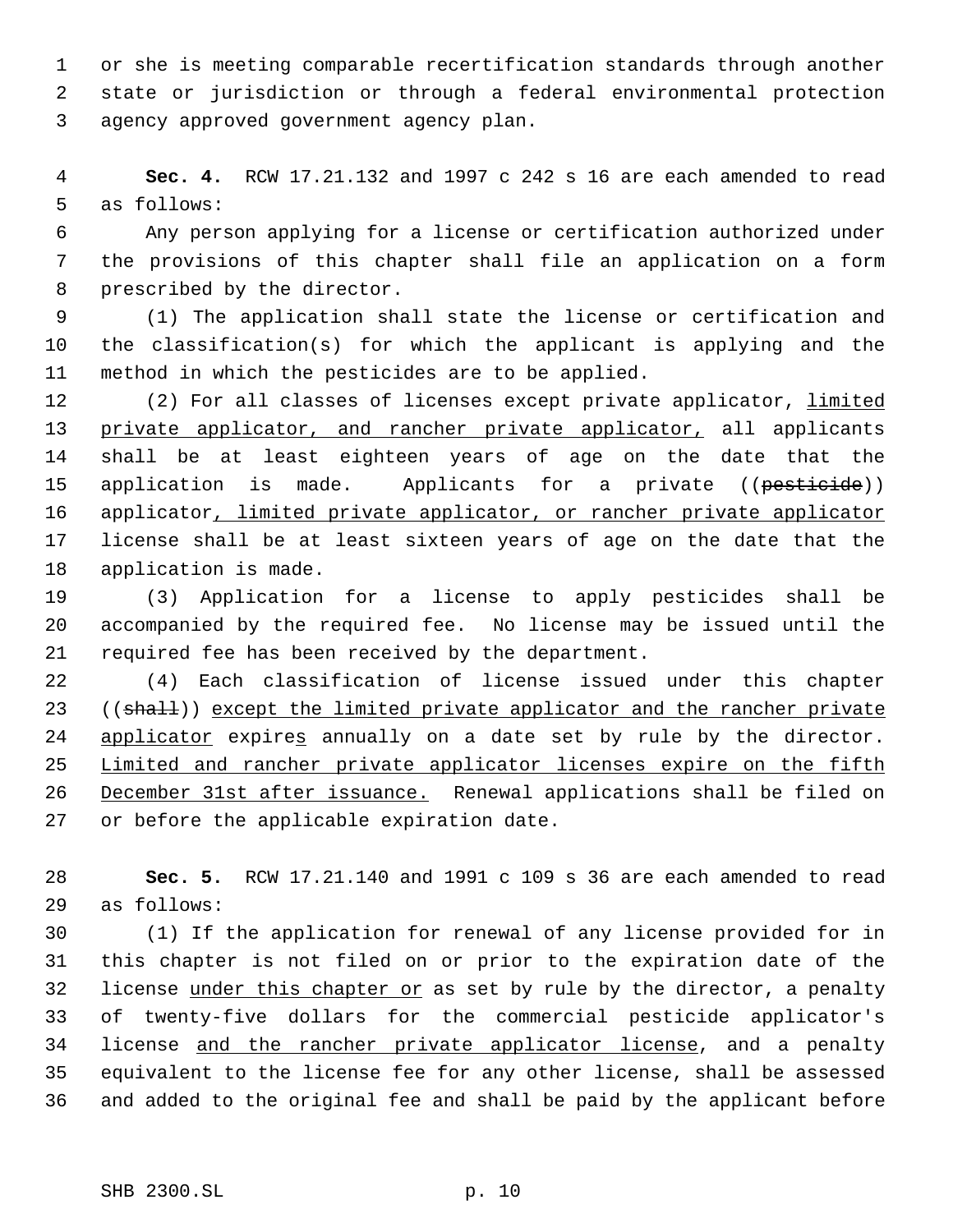1 the renewal license ((shall be)) is issued((: PROVIDED, That such)). 2 However, the penalty ((shall)) does not apply if the applicant furnishes an affidavit certifying that he or she has not acted as a licensee subsequent to the expiration of the license.

 (2) Any license for which a timely renewal application has been made, all other requirements have been met, and the proper fee paid, continues in full force and effect until the director notifies the applicant that the license has been renewed or the application has been denied.

 **Sec. 6.** RCW 15.58.030 and 2003 c 212 s 1 are each amended to read as follows:

 As used in this chapter the words and phrases defined in this section shall have the meanings indicated unless the context clearly requires otherwise.

 (1) "Active ingredient" means any ingredient which will prevent, destroy, repel, control, or mitigate pests, or which will act as a plant regulator, defoliant, desiccant, or spray adjuvant.

 (2) "Antidote" means the most practical immediate treatment in case of poisoning and includes first aid treatment.

 (3) "Arthropod" means any invertebrate animal that belongs to the phylum arthropoda, which in addition to insects, includes allied 22 classes whose members are wingless and usually have more than six legs; for example, spiders, mites, ticks, centipedes, and isopod crustaceans.

 (4) "Complete wood destroying organism inspection" means inspection for the purpose of determining evidence of infestation, damage, or conducive conditions as part of the transfer, exchange, or refinancing of any structure in Washington state. Complete wood destroying organism inspections include any wood destroying organism inspection that is conducted as the result of telephone solicitation by an inspection, pest control, or other business, even if the inspection would fall within the definition of a specific wood destroying organism inspection.

 (5) "Defoliant" means any substance or mixture of substances intended to cause the leaves or foliage to drop from a plant with or without causing abscission.

 (6) "Department" means the Washington state department of agriculture.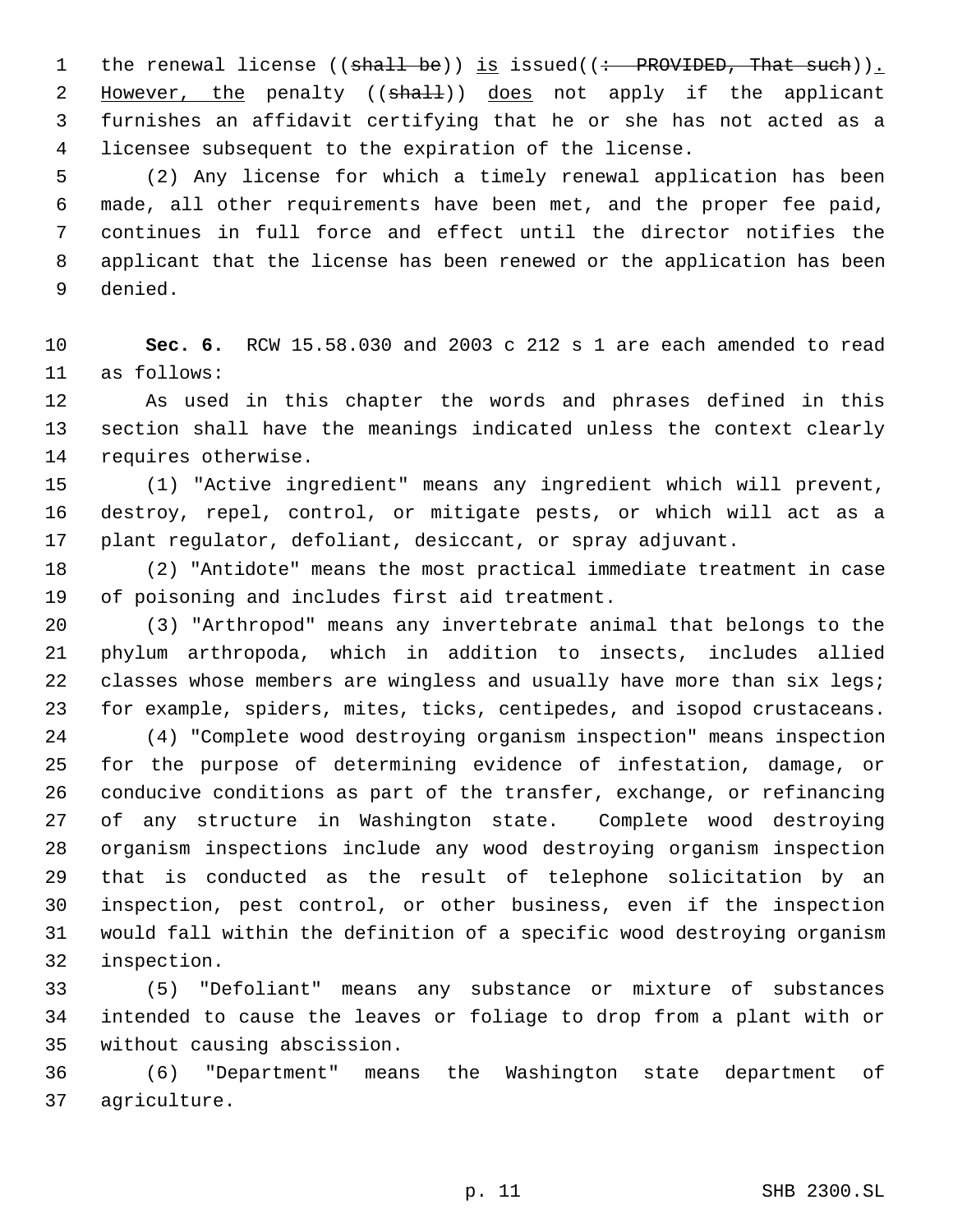(7) "Desiccant" means any substance or mixture of substances intended to artificially accelerate the drying of plant tissues.

 (8) "Device" means any instrument or contrivance intended to trap, destroy, control, repel, or mitigate pests, or to destroy, control, repel or mitigate fungi, nematodes, or such other pests, as may be designated by the director, but not including equipment used for the application of pesticides when sold separately from the pesticides.

 (9) "Director" means the director of the department or a duly authorized representative.

 (10) "Distribute" means to offer for sale, hold for sale, sell, barter, or supply pesticides in this state.

 (11) "EPA" means the United States environmental protection agency. (12) "EPA restricted use pesticide" means any pesticide with restricted uses as classified for restricted use by the administrator, EPA.

 (13) "FIFRA" means the federal insecticide, fungicide, and rodenticide act as amended (61 Stat. 163, 7 U.S.C. Sec. 136 et seq.).

 (14) "Fungi" means all nonchlorophyll-bearing thallophytes (all nonchlorophyll-bearing plants of a lower order than mosses and liverworts); for example, rusts, smuts, mildews, molds, yeasts, and bacteria, except those on or in living persons or other animals.

 (15) "Fungicide" means any substance or mixture of substances intended to prevent, destroy, repel, or mitigate any fungi.

 (16) "Herbicide" means any substance or mixture of substances intended to prevent, destroy, repel, or mitigate any weed.

 (17) "Inert ingredient" means an ingredient which is not an active ingredient.

 (18) "Ingredient statement" means a statement of the name and percentage of each active ingredient together with the total percentage of the inert ingredients in the pesticide, and when the pesticide contains arsenic in any form, the ingredient statement shall also include percentages of total and water soluble arsenic, each calculated 33 as elemental arsenic.  $((\text{In the case of a spray adjuvant}))$  The 34 ingredient statement ((need contain only the names of the principal functioning agents and the total percentage of the constituents ineffective as spray adjuvants. If more than three functioning agents 37 are present, only the three principal ones need by named)) for a spray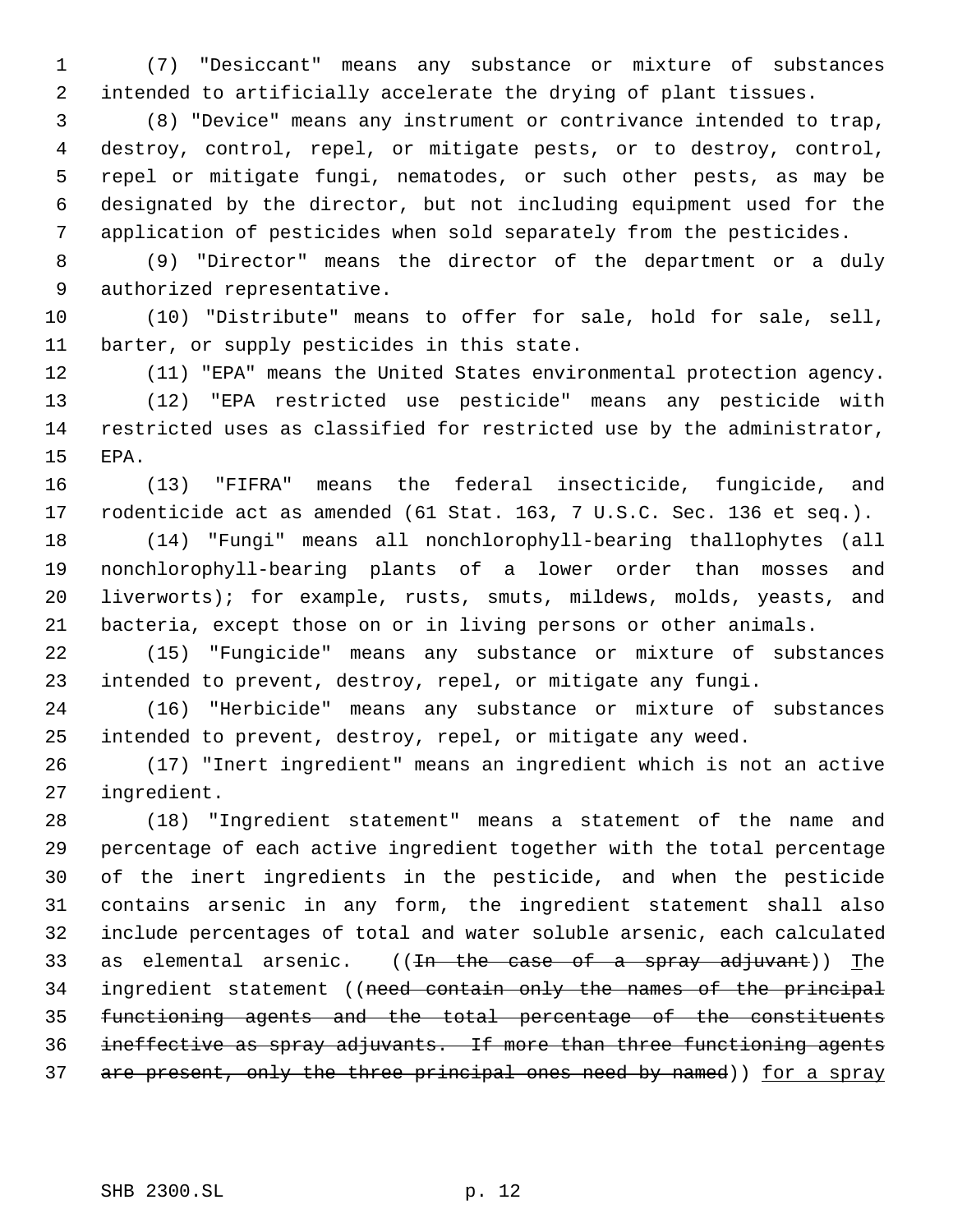1 adjuvant must be consistent with the labeling requirements adopted by

rule.

 (19) "Insect" means any of the numerous small invertebrate animals whose bodies are more or less obviously segmented, and which for the most part belong to the class insecta, comprising six-legged, usually winged forms, for example, beetles, bugs, bees, flies, and to other allied classes of arthropods whose members are wingless and usually have more than six legs, for example, spiders, mites, ticks, centipedes, and isopod crustaceans.

 (20) "Insecticide" means any substance or mixture of substances intended to prevent, destroy, repel, or mitigate any insects which may be present in any environment whatsoever.

 (21) "Inspection control number" means a number obtained from the department that is recorded on wood destroying organism inspection reports issued by a structural pest inspector in conjunction with the transfer, exchange, or refinancing of any structure.

 (22) "Label" means the written, printed, or graphic matter on, or attached to, the pesticide, device, or immediate container, and the outside container or wrapper of the retail package.

 (23) "Labeling" means all labels and other written, printed, or graphic matter:

 (a) Upon the pesticide, device, or any of its containers or wrappers;

 (b) Accompanying the pesticide, or referring to it in any other media used to disseminate information to the public; and

 (c) To which reference is made on the label or in literature accompanying or referring to the pesticide or device except when accurate nonmisleading reference is made to current official publications of the department, United States departments of agriculture; interior; education; health and human services; state agricultural colleges; and other similar federal or state institutions or agencies authorized by law to conduct research in the field of pesticides.

 (24) "Land" means all land and water areas, including airspace and all plants, animals, structures, buildings, devices and contrivances, appurtenant thereto or situated thereon, fixed or mobile, including any used for transportation.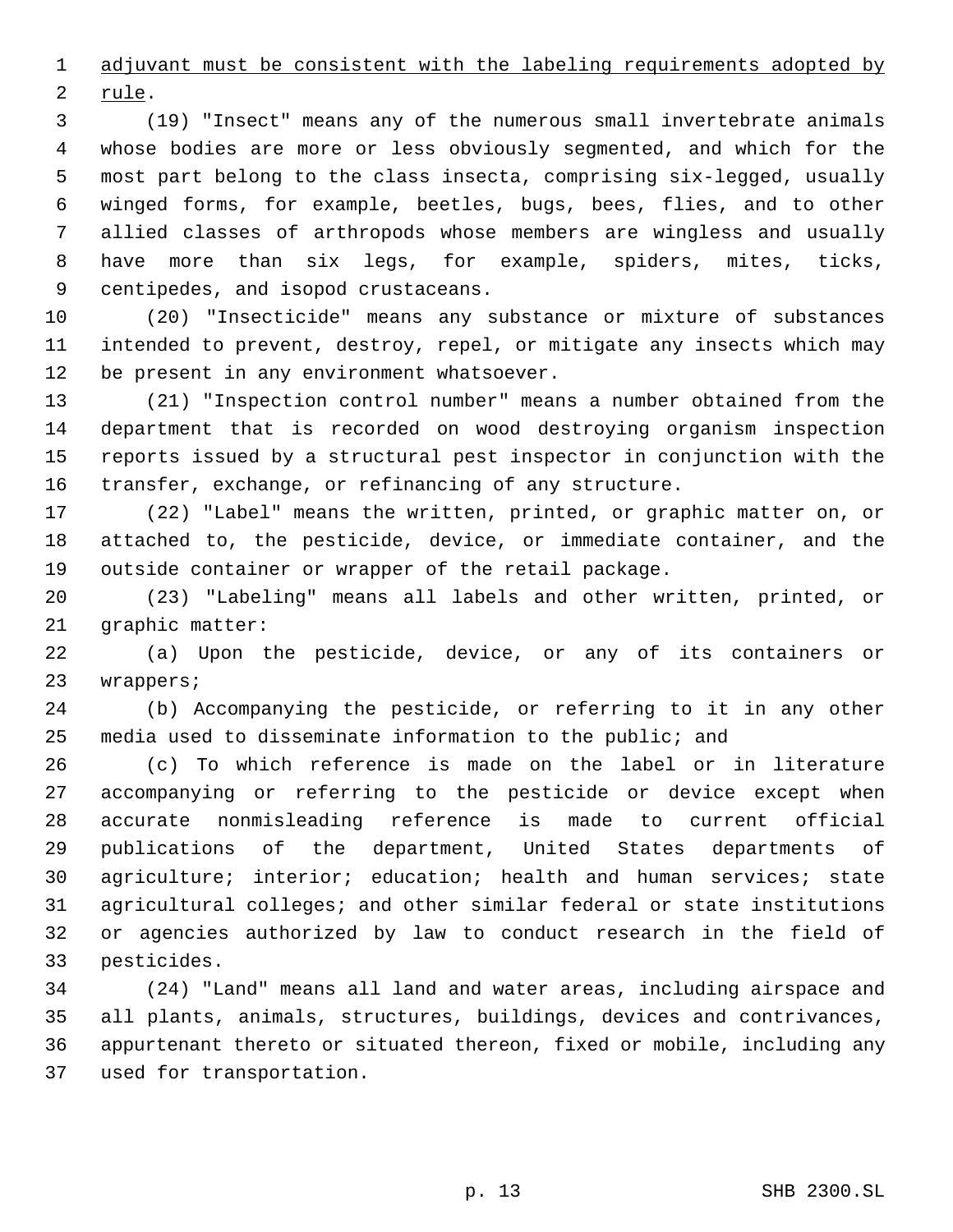(25) "Master license system" means the mechanism established by chapter 19.02 RCW by which master licenses, endorsed for individual state-issued licenses, are issued and renewed using a master application and a master license expiration date common to each renewable license endorsement.

 (26) "Nematocide" means any substance or mixture of substances intended to prevent, destroy, repel, or mitigate nematodes.

 (27) "Nematode" means any invertebrate animal of the phylum nemathelminthes and class nematoda, that is, unsegmented round worms with elongated, fusiform, or saclike bodies covered with cuticle, and inhabiting soil, water, plants or plant parts, may also be called nemas or eelworms.

 (28) "Person" means any individual, partnership, association, corporation, or organized group of persons whether or not incorporated.

 (29) "Pest" means, but is not limited to, any insect, rodent, nematode, snail, slug, weed and any form of plant or animal life or virus, except virus on or in a living person or other animal, which is normally considered to be a pest or which the director may declare to be a pest.

 (30) "Pest control consultant" means any individual who sells or offers for sale at other than a licensed pesticide dealer outlet or location where they are employed, or who offers or supplies technical advice or makes recommendations to the user of:

(a) Highly toxic pesticides, as determined under RCW 15.58.040;

 (b) EPA restricted use pesticides or restricted use pesticides which are restricted by rule to distribution by licensed pesticide dealers only; or

 (c) Any other pesticide except those pesticides which are labeled and intended for home and garden use only.

(31) "Pesticide" means, but is not limited to:

 (a) Any substance or mixture of substances intended to prevent, destroy, control, repel, or mitigate any insect, rodent, snail, slug, fungus, weed, and any other form of plant or animal life or virus, except virus on or in a living person or other animal which is normally 35 considered to be a pest or which the director may declare to be a pest; (b) Any substance or mixture of substances intended to be used as

a plant regulator, defoliant or desiccant; and

(c) Any spray adjuvant.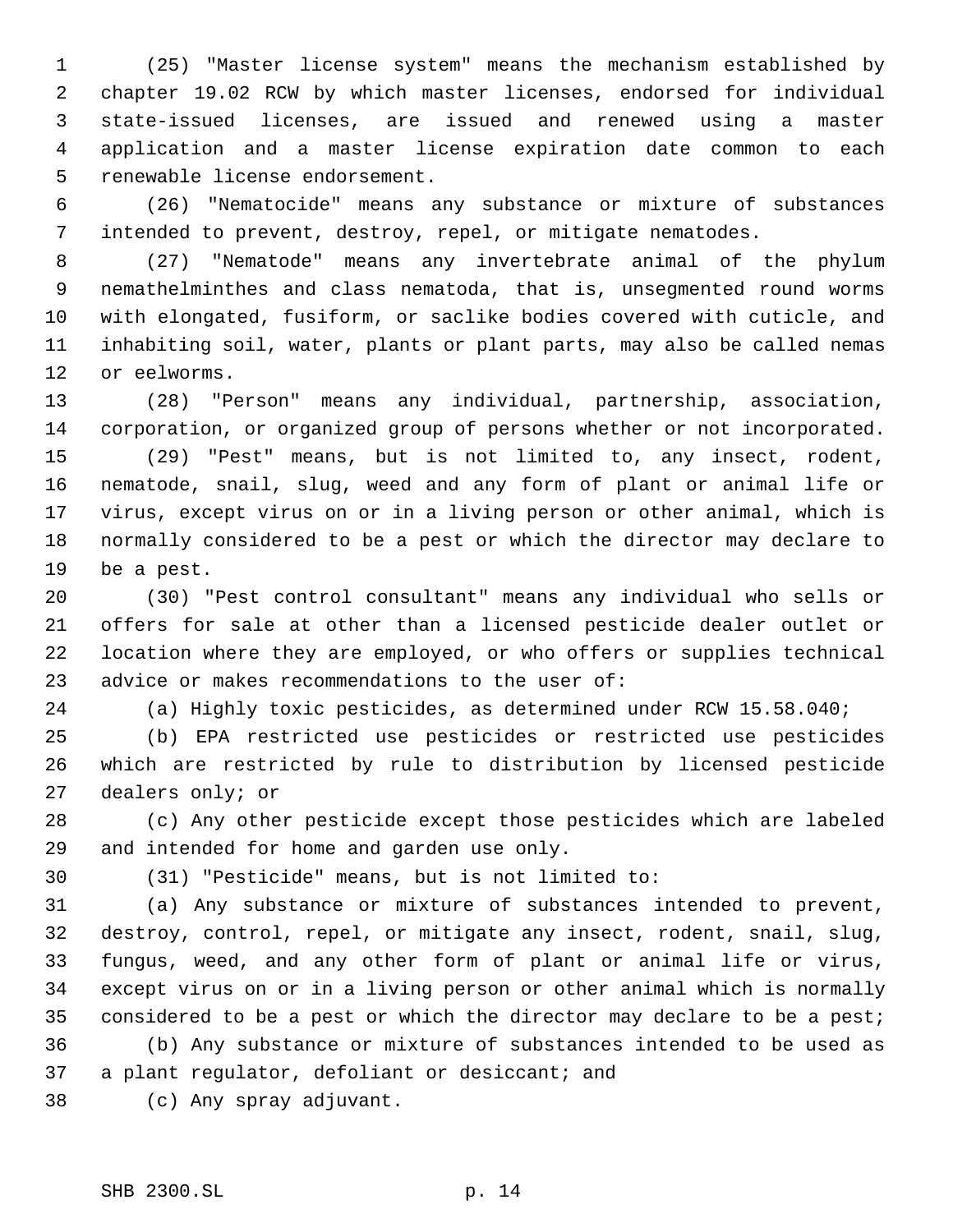(32) "Pesticide advisory board" means the pesticide advisory board as provided for in the Washington pesticide application act.

 (33) "Pesticide dealer" means any person who distributes any of the following pesticides:

(a) Highly toxic pesticides, as determined under RCW 15.58.040;

 (b) EPA restricted use pesticides or restricted use pesticides which are restricted by rule to distribution by licensed pesticide dealers only; or

 (c) Any other pesticide except those pesticides which are labeled and intended for home and garden use only.

 (34) "Pesticide dealer manager" means the owner or other individual supervising pesticide distribution at one outlet holding a pesticide dealer license.

 (35) "Plant regulator" means any substance or mixture of substances intended through physiological action, to accelerate or retard the rate of growth or maturation, or to otherwise alter the behavior of ornamental or crop plants or their produce, but shall not include substances insofar as they are intended to be used as plant nutrients, trace elements, nutritional chemicals, plant inoculants, or soil amendments.

 (36) "Registrant" means the person registering any pesticide under the provisions of this chapter.

 (37) "Restricted use pesticide" means any pesticide or device which, when used as directed or in accordance with a widespread and commonly recognized practice, the director determines, subsequent to a hearing, requires additional restrictions for that use to prevent unreasonable adverse effects on the environment including people, lands, beneficial insects, animals, crops, and wildlife, other than pests.

 (38) "Rodenticide" means any substance or mixture of substances intended to prevent, destroy, repel, or mitigate rodents, or any other vertebrate animal which the director may declare by rule to be a pest.

 (39) "Specific wood destroying organism inspection" means an inspection of a structure for purposes of identifying or verifying evidence of an infestation of wood destroying organisms prior to pest management activities.

37 (40) "Spray adjuvant" means any ((wetting agent, spreading agent, deposit builder, adhesive, emulsifying agent, deflocculating agent,